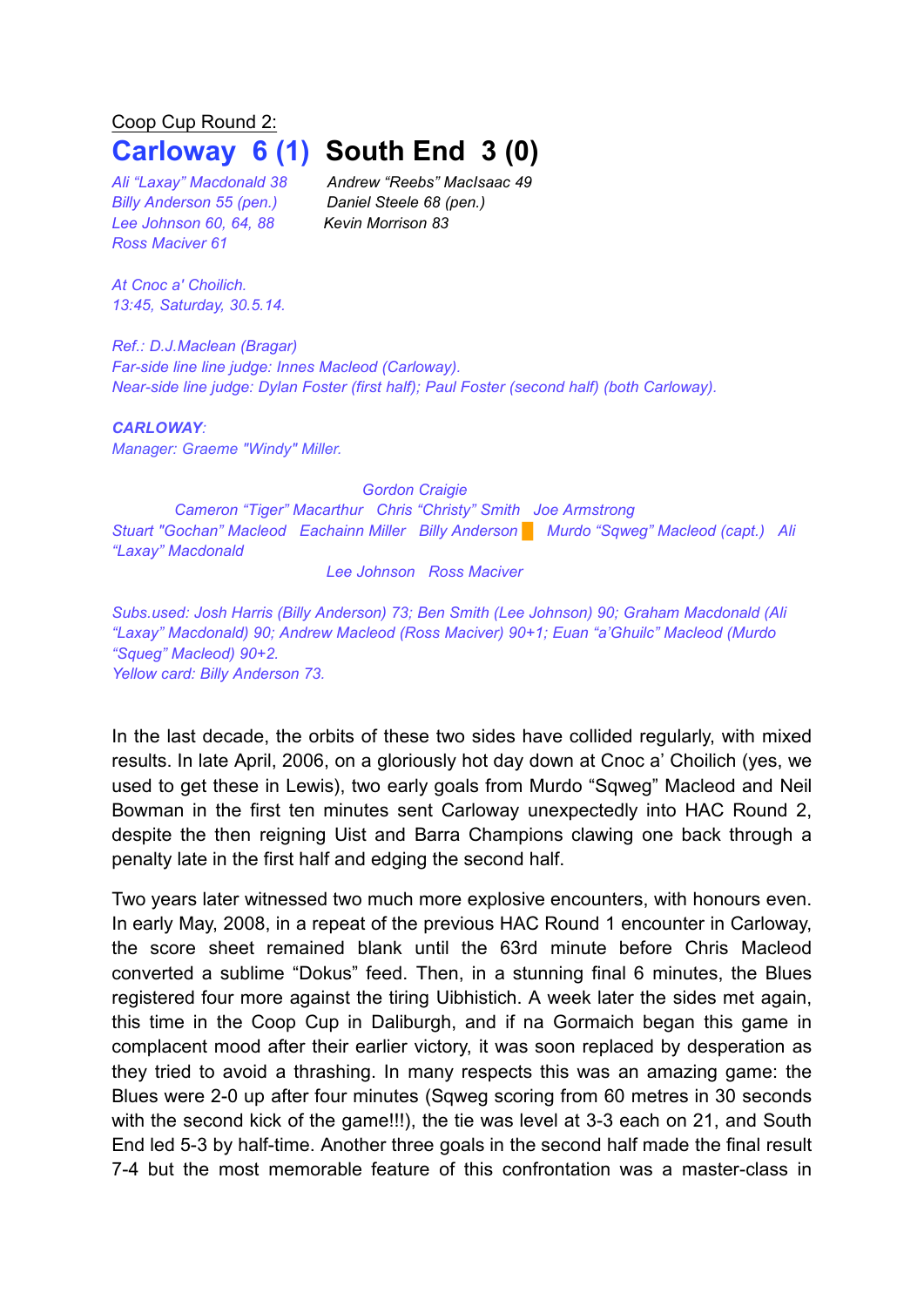finishing from 5-goal Roddy Campbell, over from Skye for the match.

A year later saw a return to the south for the Blues, again in the HAC Round 1, but a late goal from Josie Campbell meant the squad returned home disconsolate after a reasonable second-half display had not carried them over the line. Lately, however, the emergence of Iochdar Saints has eclipsed South End somewhat in the Southern Isles but on May 2nd they still managed to dismiss Ness 3-1 in Round 1 of the Coop, and competed hard last Saturday against Athletic at Goathill in the HAC, despite eventually losing 2-4.

So, no doubt a fight on the cards for a struggling Carloway, especially for the unusual Blues' line-up that appeared this afternoon: a young side, missing stalwarts, Domhnall Mackay and Kenny "Dokus" Macdonald (at a wedding in Inverness); Rab Maciver and Jack Buchanan (injured); and the unavailable Kyle Brunton, Kevin "Barra" Macneill, Norman "Taz" Morrison, and Calum Tom Moody. Thankfully, Billy Anderson and Murdo "Swegg" Macleod shouldered the burden in central midfield, on either side of new star, Eachain Miller, and supported by Stuart "Gochan" Macleod and Ali "Laxay" Macdonald on the flanks. Fortunately, a fit-again Lee Johnson could partner the promising Ross Maciver in attack, while versatile veteran, Chris "Christy" Smith, adopted the central stopper role, beside the ever-dependable Cameron "Tiger" Macarthur; youth star, Joe Armstrong on his left, and the Great Wall (i.e. the redoubtable Gordon Craigie) behind him.

A mild, sunny afternoon, with only the slightest of sou'westerlies funnelling up the valley, rewarded a sparse crowd, no doubt gratified to see their heroes take the fight to the Deasachs, straight from the whistle. Premiership pace - and width - appeared to have replaced La Liga patterns, as after winning balls in midfield or defence, Anderson, "Sweg", and Miller repeatedly tried to liberate Johnson on the right and Maciver between the stoppers, usually towards the left.

After 4 minutes "Laxay" managed to win the ball on the left centre-line and go off on a stumbling, twisting run to the edge of the box, but his cross rebounded back to him unexpectedly, 12 metres from goal, and he could only stab it hurriedly at the keeper. The back-line were defending high, but the Hidegkuti-style of Andrew "Reebs" MacIsaac, though lacking pace, kept drawing them further forward, and Armstrong started to get pressured on the Blues' left by Daniel Steele.

In 6 minutes, two Steele corners caused problems in front of Craigie, the second flying untouched across the face of the goal, 10 metres out. A dangerous Steele free-kick, midway within the Carloway half on the right led to an undignified scramble around the Blues' penalty spot, "Tiger", then "Christy", blocking MacIsaac and Morrison in turn, before "Sqweg" booted the ball on to the Pentland Road. Two minutes later yet another corner, this time on Craigie's right, ricocheted straight out low to No.16, 20 metres out in front of goal, but just as he moved to strike it, the ball bobbled and his attempt soared high over. A minute later an Anderson free-kick, on the left, midway within South End's half, reached the far post, where Miller headed it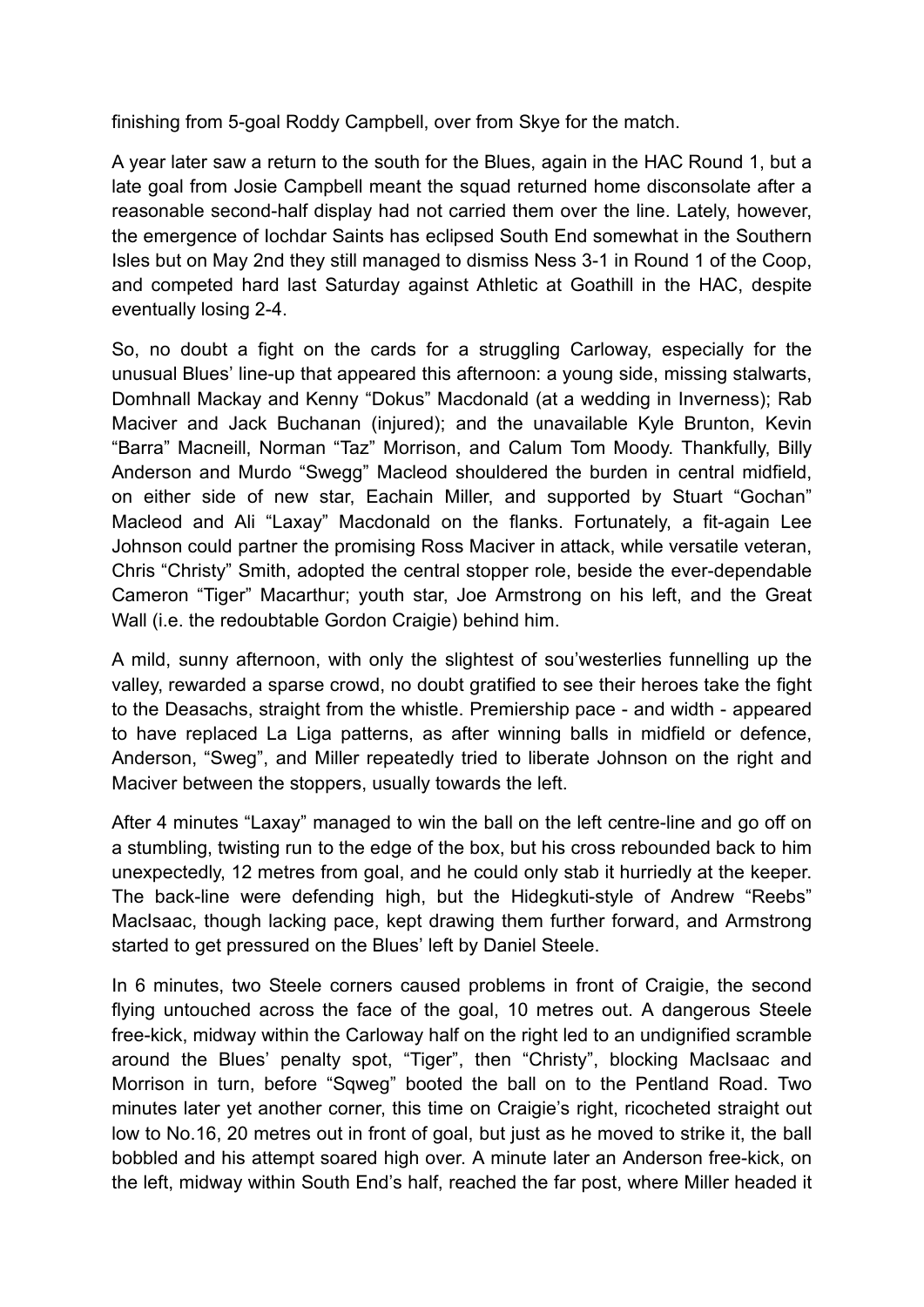invitingly across goal, but the keeper reacted well to snatch it, 10 metres out.

On 24 minutes Anderson tried his luck from 24 metres in the centre, but this freekick cleared the left side of the bar by 3-4 metres. A minute later na Gormaich assembled the best move of the game so far: "Laxay", deep in his own half in the left corner, managing to win the ball in a tussle with Steele, and immediately transferring it forward to Miller in the centre circle, who instantly turned and sent a perfect diagonal inside the left-back for Johnson to steam on to. He made the edge of the box, checked back a pace, then sent a low daisy-cutter to the approaching keeper's right, but a metre beyond the far post.

The goalie had to be alert again in the 34th minute, to fist clear a nasty Johnson corner from under his bar. "Laxay" met it, 10 metres out, but his reflex header went a metre wide of the Uibhistichs' right-hand post.

A minute later a real opportunity arrived unexpectedly for the Blues, when an Anderson corner on the South End left cleared everyone in the centre for Johnson to gather on the far-side edge of the box, on the bye-line. Johnson checked back past a man, then sent a rising square cross back in, which appeared to strike a hand. As is often the case, it did not appear intentional, but if it denies an opponent an advantage, well ….. ? "Sqweg" hit it low and hard but a foot past the Deasachs' right-hand post.

Three minutes later it was forgotten, as *animateur-in-chief*, Anderson, sent the perfect de Boer over the left defence for Johnson to charge forward once more. His cross in got lost in a fankle of legs around the penalty spot; "Laxay" won it, tricked his way forward through two challenges, then slotted the ball low to the helpless keeper's right from 12 metres (**1-0**).

Any Blues' complacency was swiftly dispelled in the 41st minute, when the irrepressible Steele wriggled free down the right, then sent in a head-high cross, 16 metres from the bye-line. However, No. 8, arriving in front of goal, had to twist his neck back to meet it, and sent his header whizzing a metre outside Carloway's lefthand post.

## **Half-time: Carloway 1 South End 0**

Na Gormaich had pressed hard in the first part of the first half, but lacked precision in the last third, though the midfield supplied and Maciver and Johnson ran and ran. South End were by no means absent and had been periodically dangerous, especially on the right. Marking had been zonal, with "Tiger"/Miller/Armstrong spreading and holding, allowing Macisaac to retreat, spread, and break, leaving pace to the livewire Steele on the right, and allow Allan Paul Steele to emerge on the left, lie deep, and attempt the cutting ball between "Tiger" and "Christy" for a breaking MacIsaac. Fortunately, for the Blues, skill and holding were MacIsaac's forte, not pace.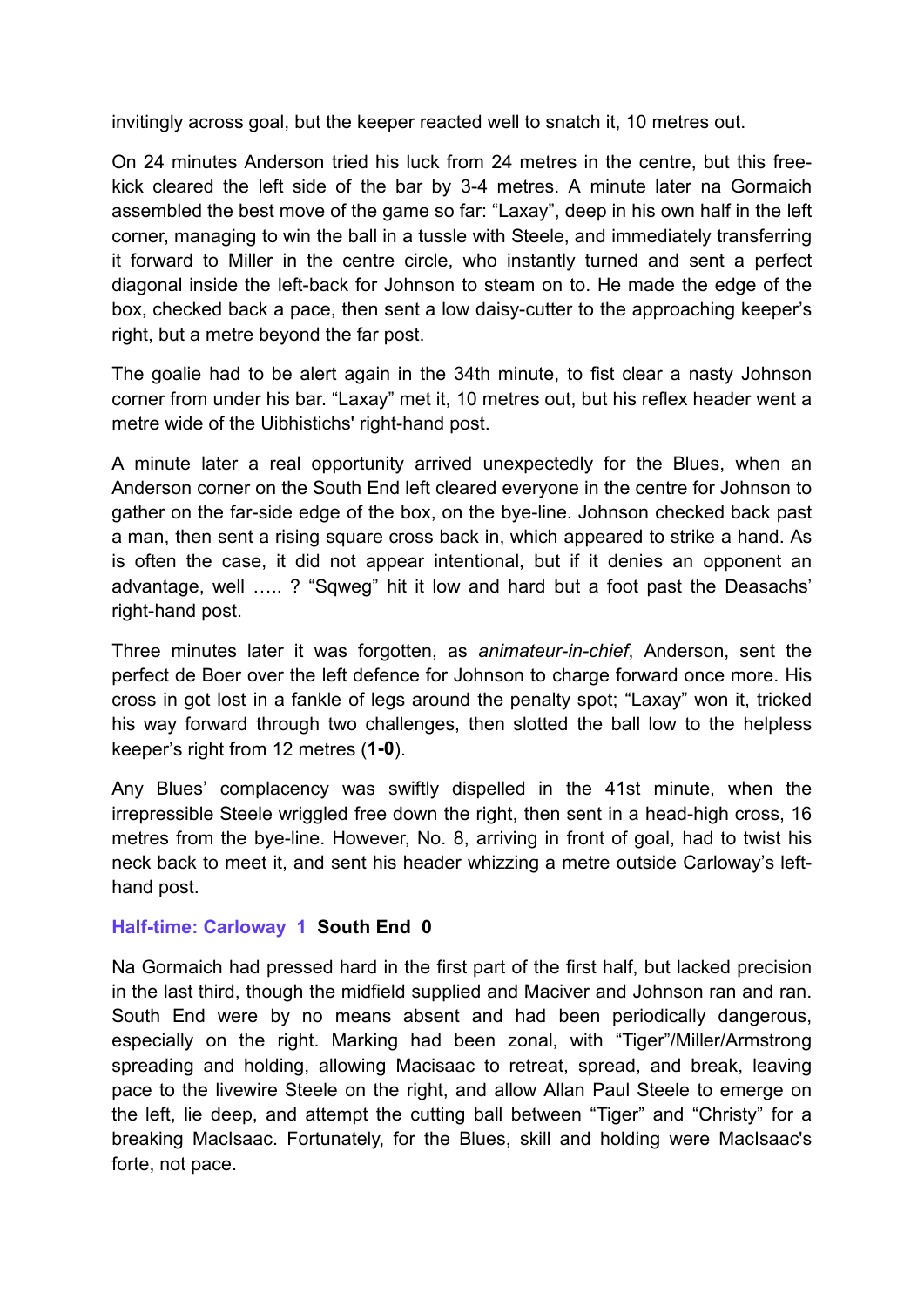Another goal was necessary. It came fast! Unfortunately for the Blues, it came at the wrong end! In 49 minutes, an almighty kick-out by the keeper travelled the length of the field, bounced once, high towards the right of the Carloway goal, where it was pursued by MacIsaac, and just outside the right of Carloway's box, he managed to hook it perfectly, hard across Craigie, and just inside the Blues' far post (**1-1**).

One moment of brilliance, and, suddenly, all to play for. Fortunately, for the locals, na Gormaich responded to the challenge. The tiring stalwarts were superseded by youth, and Miller started to run the midfield, Maciver became "difficult", and in an amazing 13-minute spell, a game that had always looked goal-shy, experienced 5 more strikes.

In 55 minutes, "Laxay" once more presented a problem for the Deasachs down the left, broke inwards 20 metres from the bye-line, then delivered a measured pass diagonally forward for the racing Miller, who sped into the box, angled past No.3 to his right, then was body-checked strongly to the ground for a second penalty award. There was no debate over the merits of this one. Anderson assumed the responsibility and drove the ball low and hard just inside the Deasachs' left-hand post (**2-1**).

Three minutes later a long ball forward by Armstrong saw the keeper rush out to boot clear outside his box on his right, but the ball only carried forward to "Laxay", who rode a tackle inwards. However, his low attempt from 20 metres was scrambled past for a corner by the retreating keeper at his right-hand post. The resulting Anderson corner was knocked out all the way to "Christy" in the centre circle, and he immediately switched it right to "Gochan", coming forward. He then turned it in to Miller, who freed Johnson, ghosting behind the line and into the right of the box to dribble inwards past the keeper, then touch the ball home from 5 metres (**3-1**).

A minute later it was four as Armstrong broke up a Deasach surge midway within his own half on the left, then transmitted it forward to "Laxay" on the touchline on the left centre line. He then flicked the ball on instantly for Maciver to storm forward into the centre, holding off a cloud of defenders, then stroke the ball home from 16 metres to the keeper's right (**4-1**).

South End were now wobbling dangerously as Carloway surged confidently. In 64 minutes a dominant Miller fought his way through the centre then provided a sublime diagonal just inside the left-back for Johnson to sprint clear into the right of the box. The keeper was out like a flash to boot clear but, unluckily for him, the ball rebounded off Johnson, then behind him, and allowed Johnson to carry on, check inside a covering defender on the line, and slide home (**5-1**).

The Blues had hardly time to celebrate before a Deasach push down the right saw a No.17 flick forward just inside the right of the box break off "Tiger's" hand. Steele gave Craigie no chance low and hard into his right-hand corner (**5-2**).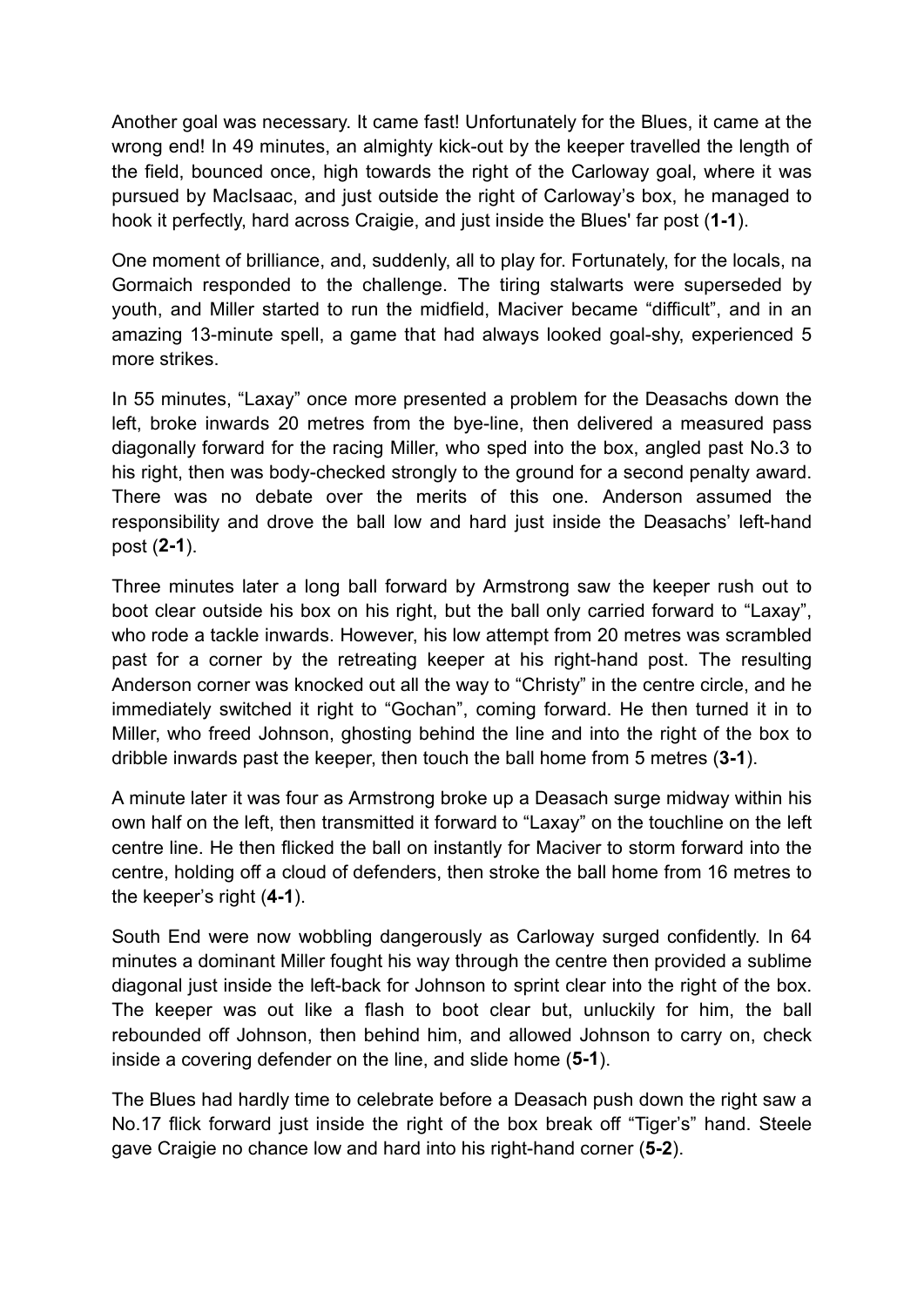The game was already winding down, with the Uibhistich forcing the pace to claw back the deficit; Carloway happy enough to sit back, then surge in numbers whenever the opportunity arose. In 78 minutes "Laxay" once more broke through the middle to 20 metres from goal, before sliding the forward diagonal to Johnson to make the bye-line, but his savage cross/shot was beaten away by the keeper at the near post.

In 83 minutes another shock arrived for na Gormaich when a Steele free-kick from the left centre-line travelled high, straight through the middle, and allowed an unchallenged Morrison to run in from the right and nod neatly past Craigie's left from 12 metres (**5-3)**.

Carloway replied three minutes later when Miller again came driving through the centre, then sent yet another golden diagonal low through the left defence line for Johnson to career inwards, then power a right-footer home to the keeper's right from 16 metres (**6-3**).

## **Full-time: Carloway 6 (1) South End 3 (0)**

At half-time, it was difficult to imagine that this tie had another eight goals in it. Both teams had come forward at every opportunity but clear-cut chances and shots on target had been mighty few. 1-0 was probably appropriate at that point, but even that goal had been a result of individual inspiration rather than concerted play. Strangely enough, the Carloway outfit had operated efficiently as a unit, despite the wholesale absence of regular performers, as had South End, who reputedly had had difficulty assembling a squad for the trip north.

Amazingly, na Gormaich, often categorized as a Dads' Army team, finished the game with nine players under the age of twenty on the field, which augurs well for the future, even if the present can be viewed as a bit of a trial. The buzzword in Cnoc a' Choilich at the moment is "*rebuilding*". Keep saying this and you will feel much better.

The makeshift Blues' side gelled well - eventually. Passing an Amazonian tribe's initiation rites for adulthood is probable child's play compared to establishing yourself in amateur football in the Western Isles. At times it can be more bloodthirsty than an Aztec sacrificial ritual, and anyone who doesn't man up super-fast can end up in bits in the ditch.

Fortunately, the signs are that Ross Maciver, "Gochan", and Joe Armstrong are improving match by match, as, hopefully, Graham Macdonald, Mark Macleod, Andrew Macleod, and Euan "a'Ghuilc" Macleod will as they receive more game-play. Eachain Miller, in addition, hit the ground running, competing as if this was just another day at the office, displaying an oversight for game-play previously confined to Billy Anderson, "Dokus", and "Sqweg". Patience and nurturing are required, but the omens are good.